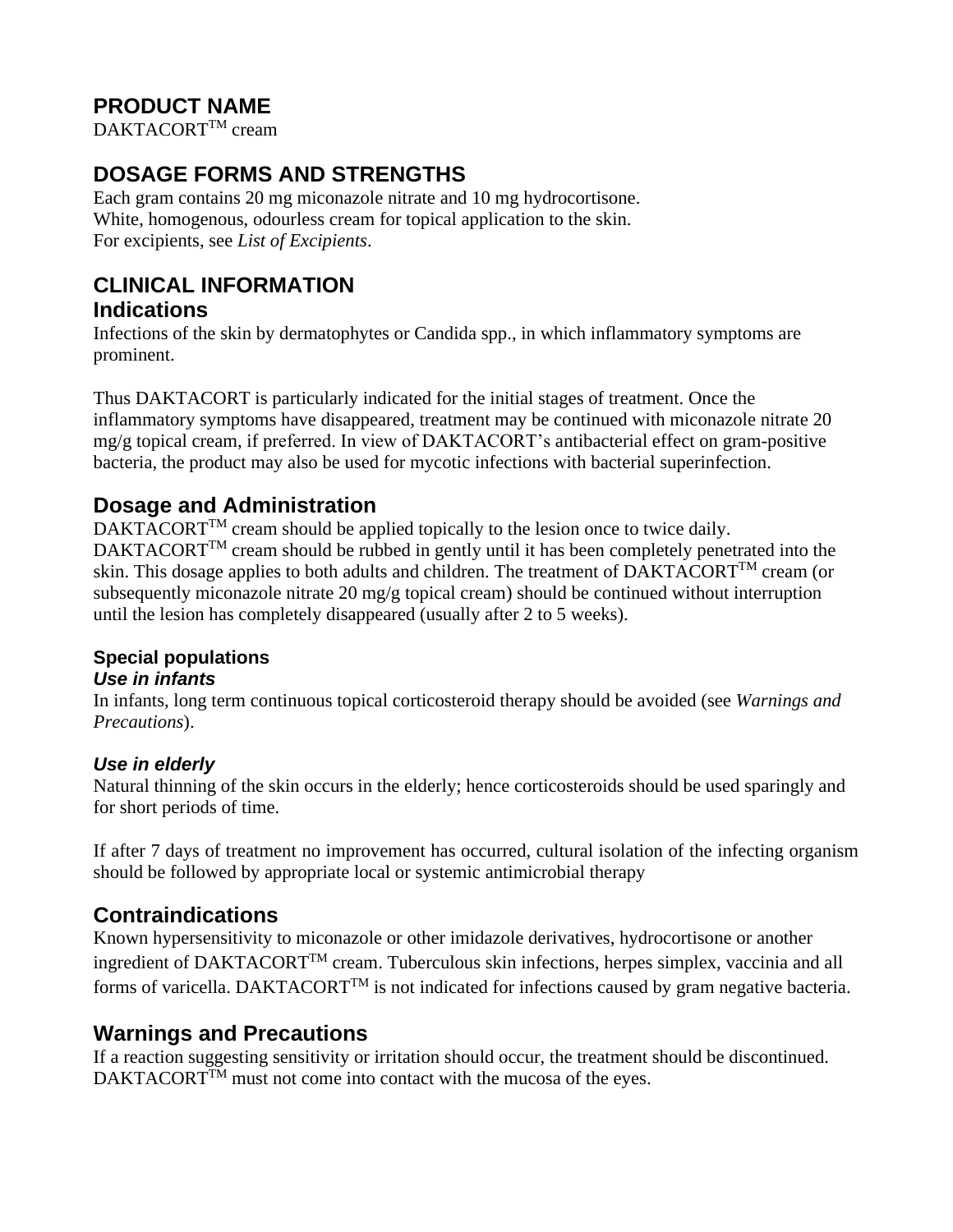As with any topical corticosteroid, caution is advised with infants and children when  $DAKTACORT<sup>TM</sup>$  is to be applied to extensive surface areas or under occlusive dressings including baby napkins (diapers). Similarly application to the face should be avoided.

In infants, long term continuous topical corticosteroid therapy should be avoided. Adrenal suppression can occur even without occlusion.

Because of its corticosteroid content, avoid long-term treatment with DAKTACORT<sup>TM</sup>. Once the inflammatory symptoms have disappeared, treatment may be continued with miconazole nitrate 20 mg/g cream (see *Indications*).

DAKTACORT<sup>TM</sup> can damage certain synthetic materials. Therefore, it is recommended to wear cotton underwear if this clothing comes into contact with the affected area.

Severe hypersensitivity reactions, including anaphylaxis and angioedema, have been reported during treatment with DAKTACORTTM and with other miconazole topical formulations (see *Adverse Reactions*). If a reaction suggesting hypersensitivity or irritation should occur, the treatment should be discontinued.

Contact should be avoided between latex products such as contraceptive diaphragms or condoms and  $DAKTACORT^{TM}$  since the constituents of  $DAKTACORT^{TM}$  may damage the latex.

#### Visual disturbance

Visual disturbance may be reported with systemic and topical corticosteroid use. If a patient presents with symptoms such as blurred vision or other visual disturbances, the patient should be considered for referral to an ophthalmologist for evaluation of possible causes which may include cataract, glaucoma or rare diseases such as central serous chorioretinopathy (CSCR) which have been reported after use of systemic and topical corticosteroids.

### **Interactions**

Miconazole administered systemically is known to inhibit CYP3A4/2C9. Due to the limited systemic availability after topical application (see *Pharmacokinetic Properties*), clinically relevant interactions occur very rarely. In patients on oral anticoagulants, such as warfarin, caution should be exercised and the anticoagulant effect should be monitored. The effects and side effects of some other drugs (e.g., certain oral hypoglycemics and phenytoin), when co-administered with miconazole, can be increased and caution should be exercised.

Miconazole is a CYP3A4 inhibitor that can decrease the rate of metabolism of hydrocortisone. Serum concentrations of hydrocortisone may be higher with the use of  $DAKTACORT^{TM}$  compared with topical preparations containing hydrocortisone alone.

### **Pregnancy and Breast-feeding Pregnancy**

Caution is recommended during pregnancy and lactation. Treatment of large surfaces and the application under occlusive dressing should be avoided during that time.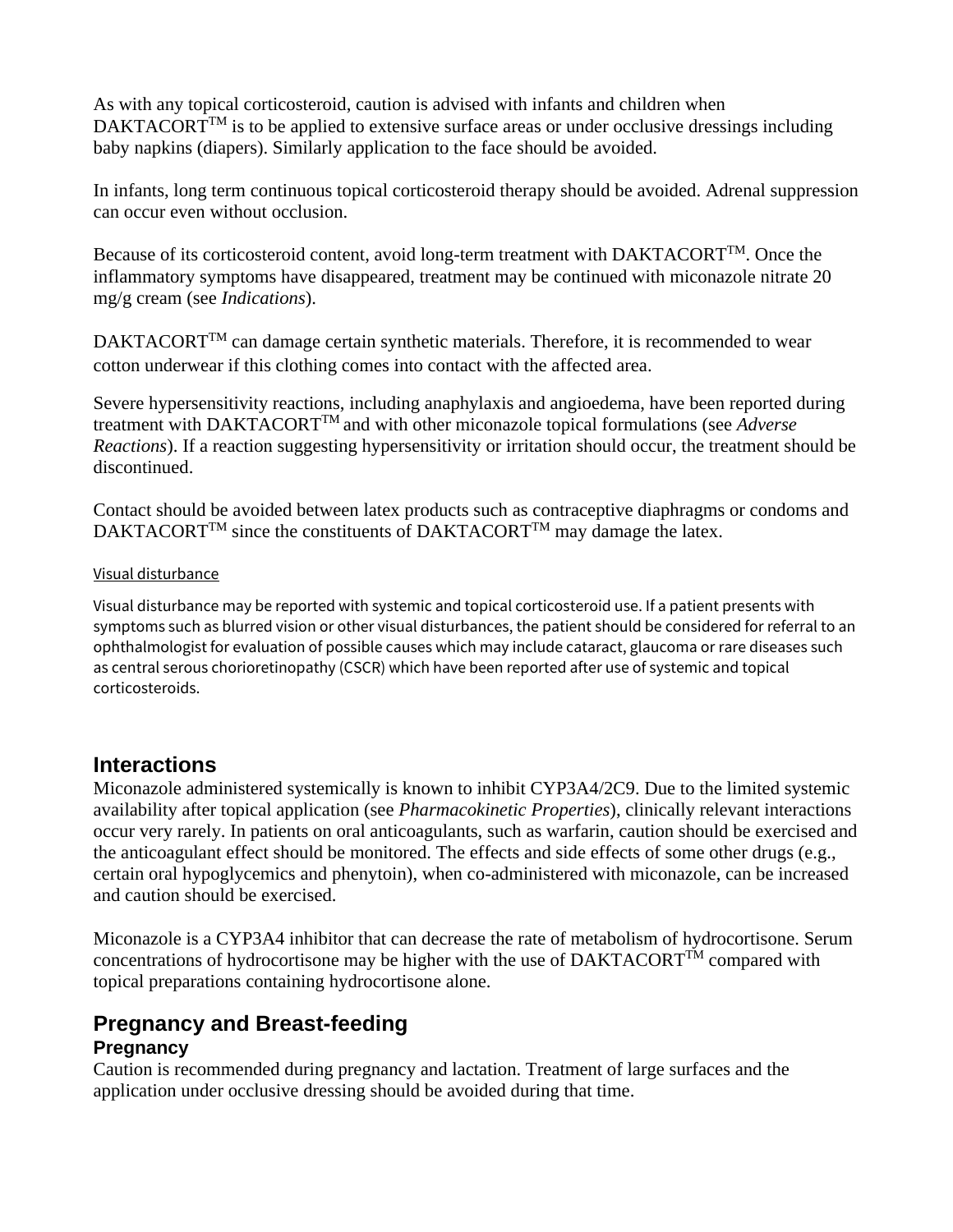Miconazole has not been observed to be teratogenic in animals but has been shown to be embryotoxic at maternal toxic doses. In animals, corticosteroids are known to cross the placenta and consequently can affect the fetus (see *Non-Clinical Information*).

#### **Breast-feeding**

There are no adequate and well-controlled studies on the topical administration of DAKTACORT during breast-feeding. It is not known whether topical administration of DAKTACORT to the skin could result in sufficient systemic absorption to produce detectable quantities of hydrocortisone and miconazole in breast milk in humans. Caution is recommended during breast-feeding. Treatment of large surfaces and the application under occlusive dressing should be avoided during that time.

# **Adverse Reactions**

Throughout this section adverse reactions are reported. Adverse reactions are adverse events that were considered to be reasonably associated with the use of miconazole nitrate and hydrocortisone based on the comprehensive assessment of the available adverse event information. A causal relationship with miconazole nitrate and hydrocortisone cannot be reliably established in individual cases. Further, because clinical trials are conducted under widely varying conditions, adverse reaction rates observed in the clinical trials of a drug cannot be directly compared to rates in the clinical trials of another drug and may not reflect the rates observed in clinical practice.

#### **Clinical trial data**

The safety of DAKTACORT<sup>TM</sup> Cream was evaluated in 480 patients who participated in 13 clinical trials (six double-blind and seven open-label trials) of  $\tilde{DAKTACORT}^{\tilde{M}}$  Cream. These studies examined patients from 1 month to 95 years of age with infections of the skin caused by dermatophytes or *Candida* species in which inflammatory symptoms were prominent.

#### *All Patients*

No adverse reactions were reported by ≥1% of the 480 Daktacort Cream-treated patients (adult and paediatric patients combined).

The frequency categories use the following convention: very common  $(>1/10)$ ; common  $(>1/100$  to  $<1/10)$ ; uncommon (>1/1,000 to <1/100); rare (>1/10,000 to <1/1,000); very rare (<1/10,000); and not known (cannot be estimated from the available clinical trial data).

Of the three adverse reactions identified from the 13 clinical trials of Daktacort Cream, skin irritation was reported in one clinical trial that included patients aged 17 to 84 years, skin burning sensation in two clinical trials that included patients aged 13 to 84 years, and irritability in one clinical trial of infants aged 1 to 34 months.

#### *Paediatric Population*

The safety of Daktacort Cream was evaluated in 63 paediatric patients (1 month to 14 years of age) who were treated with Daktacort Cream in 3 of the 13 clinical trials noted above. One adverse reaction term (irritability) was reported in these 3 trials. The frequency of irritability in Daktacort Cream-treated paediatric patients was common (3.2%).

All events of irritability occurred in one clinical trial of infants (aged 1 to 34 months) with napkin (diaper) dermatitis. The frequency, type, and severity of other adverse reactions in paediatric patients are expected to be similar to those in adults. Adverse reactions were reported by ≥1% of the 480 Daktacort Cream-treated patients (adult and paediatric patients combined).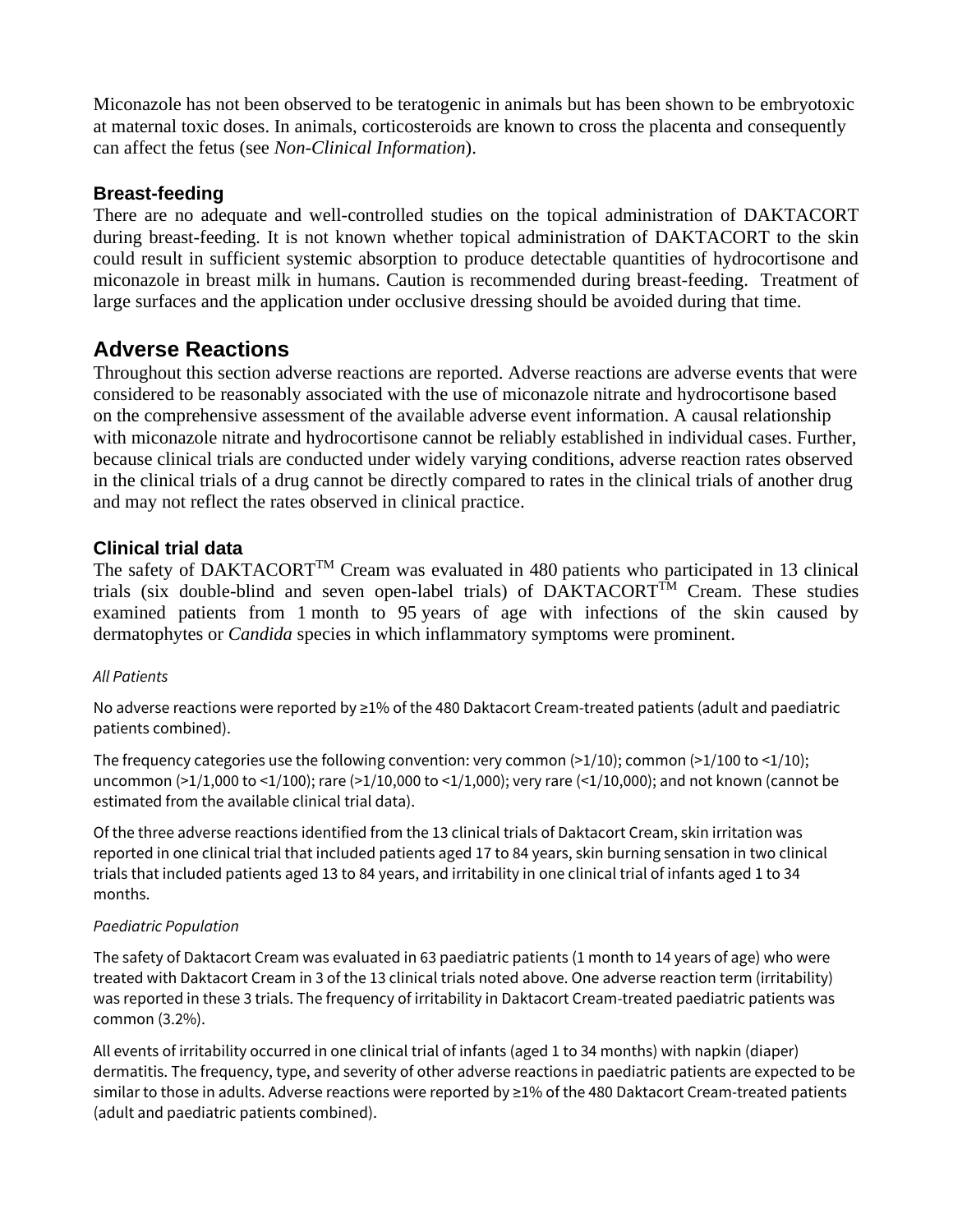#### **Adverse Reactions in Adult and Paediatric Patients Treated With Daktacort Cream**

| <b>System Organ Class</b>                                      | Adverse reactions                                               |                                                                                                                           |
|----------------------------------------------------------------|-----------------------------------------------------------------|---------------------------------------------------------------------------------------------------------------------------|
|                                                                | <b>Frequency Category</b>                                       |                                                                                                                           |
|                                                                | Uncommon<br>$(≥1/1,000$ to <1/100)                              | Not Known                                                                                                                 |
| <b>Immune System Disorders</b>                                 |                                                                 | Anaphylactic reaction, Hypersensitivity                                                                                   |
| <b>Skin and Subcutaneous Tissue</b><br>Disorders               | Skin irritation, Skin burning<br>sensation, Urticaria, Pruritus | Angioedema, Rash, Contact dermatitis,<br>Erythema, Skin inflammation, Skin<br>hypopigmentation, Application site reaction |
| General Disorders and<br><b>Administration Site Conditions</b> | Irritability                                                    |                                                                                                                           |
| Eye disorders                                                  |                                                                 | Vision, blurred (see also Warnings and<br>Precautions)                                                                    |

# **Overdose**

#### **Symptoms and signs**

Prolonged and excessive use can result in skin irritation, which usually disappears after discontinuation of therapy. Topically applied, corticosteroids can be absorbed in sufficient amounts to produce systemic effects.

### **Pharmacological Properties**

#### **Pharmacodynamic Properties**

Pharmacotherapeutic group: Imidazole and triazole derivatives, combinations, ATC code: D01AC20.

#### *Mechanism of action*

Miconazole inhibits the biosynthesis of ergosterol in fungi and changes the composition of other lipid components in the membrane, resulting in fungal cell necrosis.

Miconazole has also been proven to be effective in secondarily infected mycoses.

Hydrocortisone is an anti-inflammatory steroid. Its anti-inflammatory action is due to reduction in the vascular component of the inflammatory response, suppression of migration of polymorphonuclear leukocytes, and reversal of increased capillary permeability. The vasoconstrictor action of hydrocortisone may also contribute to its anti-inflammatory activity.

Miconazole in combination with hydrocortisone acts very rapidly on pruritus, which frequently accompanies dermatophyte and yeast infections. This symptomatic improvement is seen before the first signs of healing are observed. However, treatment with hydrocortisone is symptomatic and lesions may flare up again after discontinuation of the treatment.

#### *Pharmacodynamic effects*

#### *Microbiology*

The clinical efficacy of miconazole has been demonstrated against dermatophytes and *Candida* spp.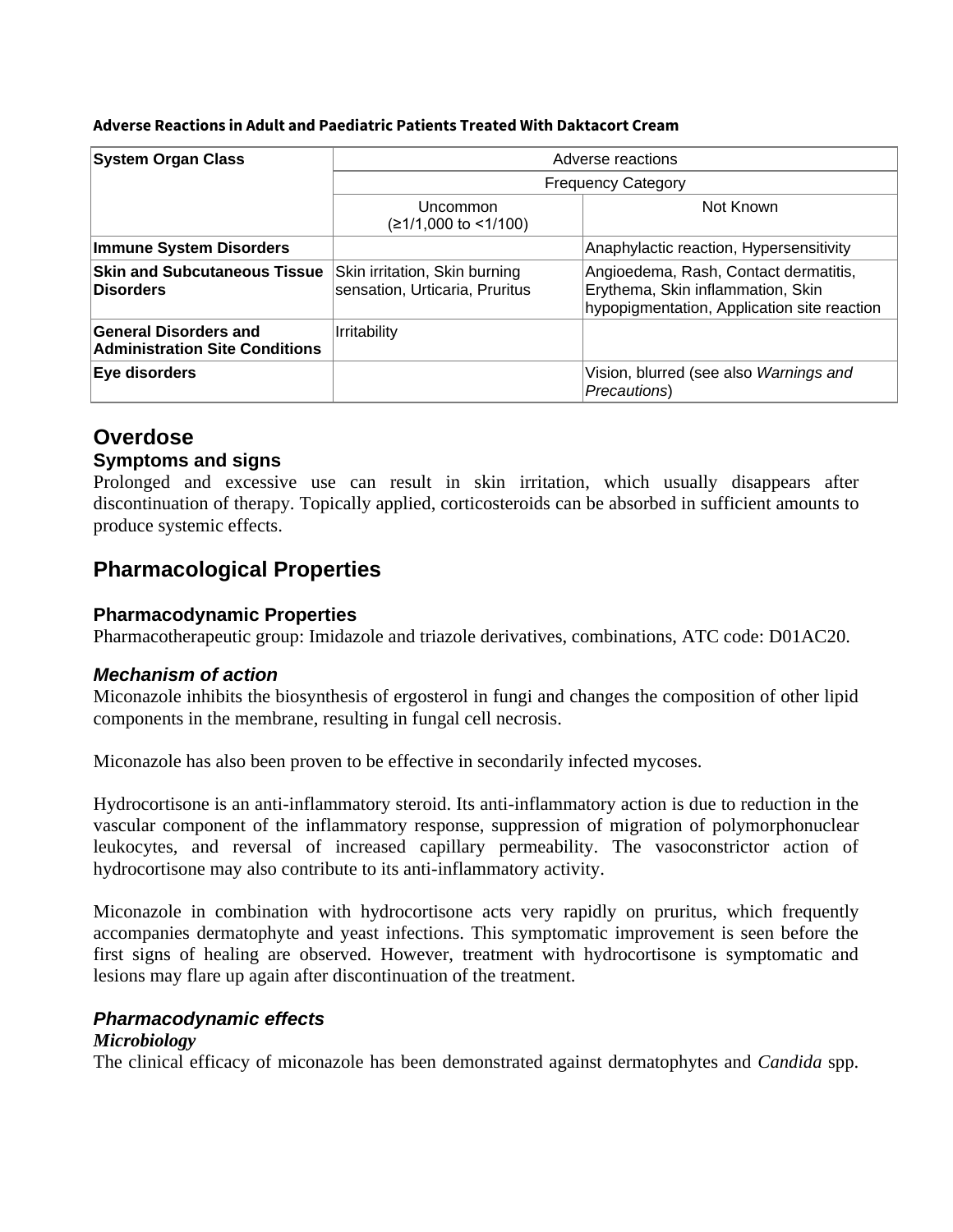#### **Pharmacokinetic Properties** *Absorption*

Miconazole remains in the skin for up to 4 days after topical application. Systemic absorption of miconazole is limited, with a bioavailability of less than 1% following topical application of miconazole. Plasma concentrations of miconazole and/or its metabolites were measurable 24 and 48 hours after application. Systemic absorption has also been demonstrated after repeated application of miconazole to infants with napkin dermatitis (diaper dermatitis).

Approximately 3% of the dose of hydrocortisone is absorbed after application on the skin.

#### *Distribution*

Absorbed miconazole is bound to plasma proteins (88.2%) and red blood cells (10.6%). More than 90% of hydrocortisone is bound to plasma proteins.

#### *Metabolism and elimination*

The small amount of miconazole that is absorbed is eliminated predominantly in feces as both unchanged drug and metabolites over a four-day post-administration period. Smaller amounts of unchanged drug and metabolites also appear in urine.

The half-life of hydrocortisone is about 100 minutes. Metabolism takes place in the liver and tissues and the metabolites are excreted with the urine, mostly as glucuronides, together with a very small fraction of unchanged hydrocortisone.

### **NON-CLINICAL INFORMATION**

Preclinical data on the drug product (miconazole nitrate + hydrocortisone) revealed no special hazard for humans based on conventional studies of ocular irritation, dermal sensitization, single dose oral toxicity, primary dermal irritation toxicity, and 21-day repeat dose dermal toxicity. Additional preclinical data on the individual active ingredients in this drug product reveal no special hazard for humans based on conventional studies of local irritation, single and repeated dose toxicity, genotoxicity, and for miconazole toxicity to reproduction. Reproductive effects and developmental abnormalities have been reported with hydrocortisone in various animal models.

# **PHARMACEUTICAL INFORMATION**

### **List of Excipients**

Benzoic acid, Butylated hydroxyanisole, Disodium edetate, Glycol stearate, Liquid paraffin, Oleoyl macrogolglycerides, PEG-6 & PEG-32, Purified water

### **Incompatibilities**

Contact should be avoided between latex products such as contraceptive diaphragms or condoms and  $DAKTACORT<sup>TM</sup>$  since the constituents of  $DAKTACORT<sup>TM</sup>$  may damage the latex.

### **Shelf Life**